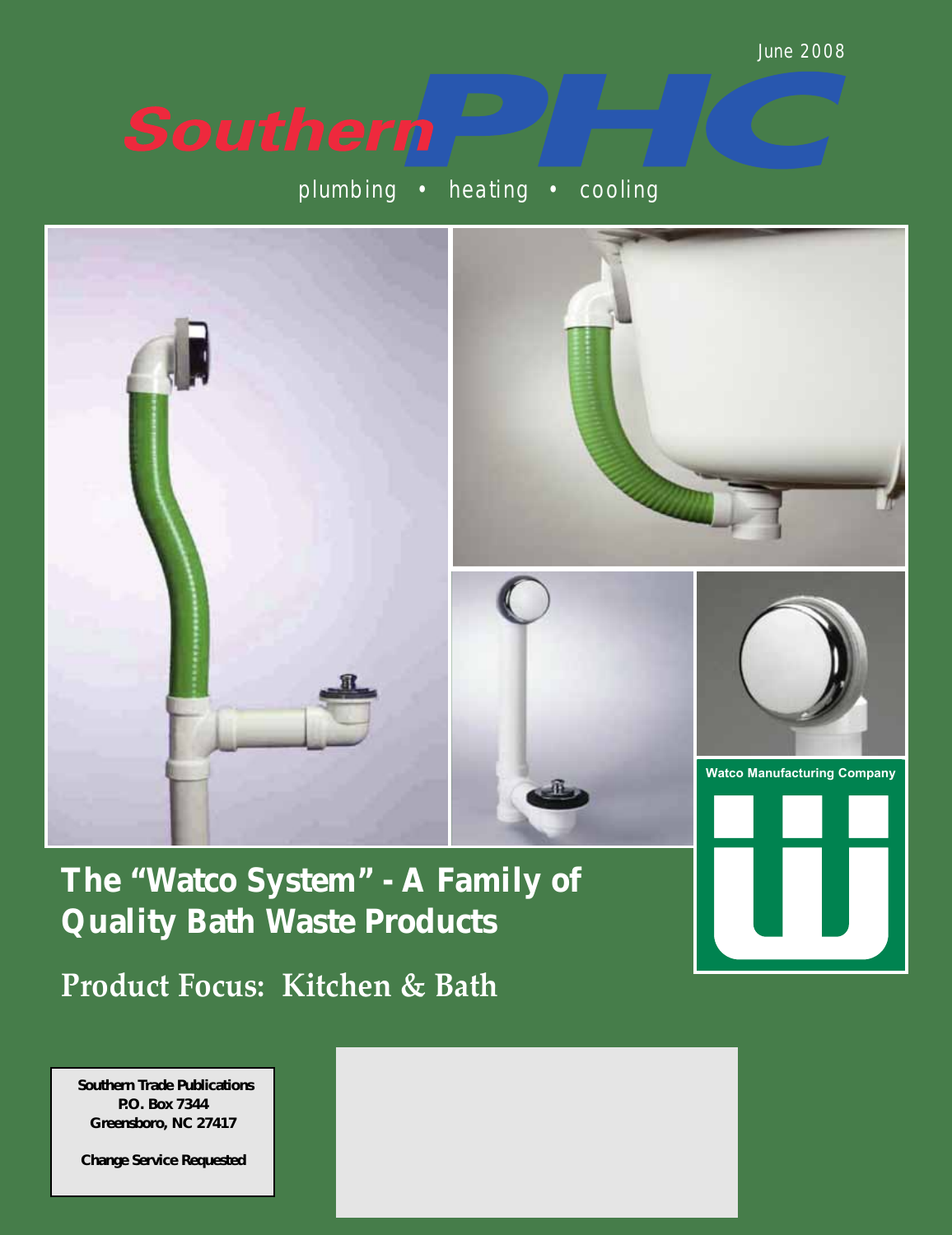### **Cover Story**

## **The "Watco System" - A Family of Quality Bath Waste Products**

**The "Watco System" – A family of quality bath waste products that results in lower total-installed, walkaway costs with a dramatic reduction of call-backs.**

In order to be successful in today's competitive market, plumbers have to continually evaluate the "A" items on a project: water heaters, fixtures, pipe, faucets, etc. They occasionally look at the "B" items on a job, but the "C" items are rarely, if ever, evaluated.

Watco Manufacturing Company primarily focuses on producing a niche "C" item that is sometimes overlooked by many plumbers - bath wastes. A bath waste consists of a strainer body, stopper, an overflow plate, and the pipe and fittings required to install it.

Bath wastes were a fairly static product for many decades, with very few, if any, innovations. The common thought was that a "bath waste was a bath waste;" that all bath wastes are basically the same. However, in the last 5-10 years, the bath waste market has begun to change rapidly as most major metropolitan areas began to require complete testing of the drain, waste, and vent system (DWV). This required that the plumber seal, with caps and plugs, the entire DWV system in order to test it with water or air.

Capping and plugging the bath wastes posed a challenging field problem. There was no easy, simple way to do this. Most plumbers resorted to using a test ball on the stack and not connecting the p-trap on the bath waste until after testing. After the test, the plumber had to return to the jobsite and hook up the p-traps, hopefully getting there before the drywall contractor had finished his job. This left the bath waste

un-tested, but in most cases, resulted in passing a test of the DWV system.

Test kits for bath wastes began to arrive on the market, but they still were difficult to use. The test kit for the overflow usually consisted of a test plug and adapter bar, along with three screws. Not only were they time-consuming to install, the parts and pieces were easily dropped and lost as they fell down the drain hole in the tub. This resulted in a trip back to the shop, then back to the jobsite to replace the lost pieces.

#### **A New and Innovative Way of Installing Bath Wastes**

In 2002, Watco introduced a quick, easy way to install a testable bath waste. Instead of offering a test kit consisting of many parts requiring time-consuming assembly by the plumber, a revolutionary membrane was developed. This membrane is factory-sealed to the overflow elbow and factory-tested to make sure it will hold pressure. It will hold up to 22 PSI, which will allow a plumber to test up to 50 feet, or five 10-foot floors. The overflow elbow is ready for testing right out of the box, with no set-up time required by the plumber. A quick and easy-to-install drain plug is provided with this bath waste to complete the test kit.

As Watco engineers developed the test membrane, a new way of installing the overflow elbow evolved. Instead of using a standard one or two-screw elbow and overflow plate, a male, threaded overflow elbow was designed. This new elbow is self-centering, selfaligning, and self-sealing. The only way to install it is through the overflow hole on the tub, unlike regular one or twoscrew overflow elbows where misalignment resulting in leaks is a common

problem. It requires no screw or tools; you install the elbow using a retainer nut, which is threaded onto the overflow elbow and hand tightened only. There are not a lot of parts to drop and lose. The retainer nut, even if dropped, is too large to go through the hole in the tub like screws can easily do.

The Watco overflow elbow uses a soft, pliable gasket that molds itself to the curvature and slope of the tub as the plumber installs the retainer nut. It installs in the same exact way every time, regardless of the shape of the tub. Regular bath wastes usually have a harder rubber gasket that results in a "trial and error" installation process. A lot of plumbers get so frustrated trying to get the hard rubber to seal against the surface on different tubs that they just go ahead and caulk to eliminate leaks. The caulk just covers up a problem that usually shows up after several years of expansion and contraction, resulting in leaks.

After the system is tested, you simply and quickly cut or punch out the membrane. The membrane is a bright orange



*The 900 Innovator® Series testable half-kit: 1. Overflow elbow installed and ready for testing. 2. Membrane is easy to remove. 3. Overflow plate snaps on.*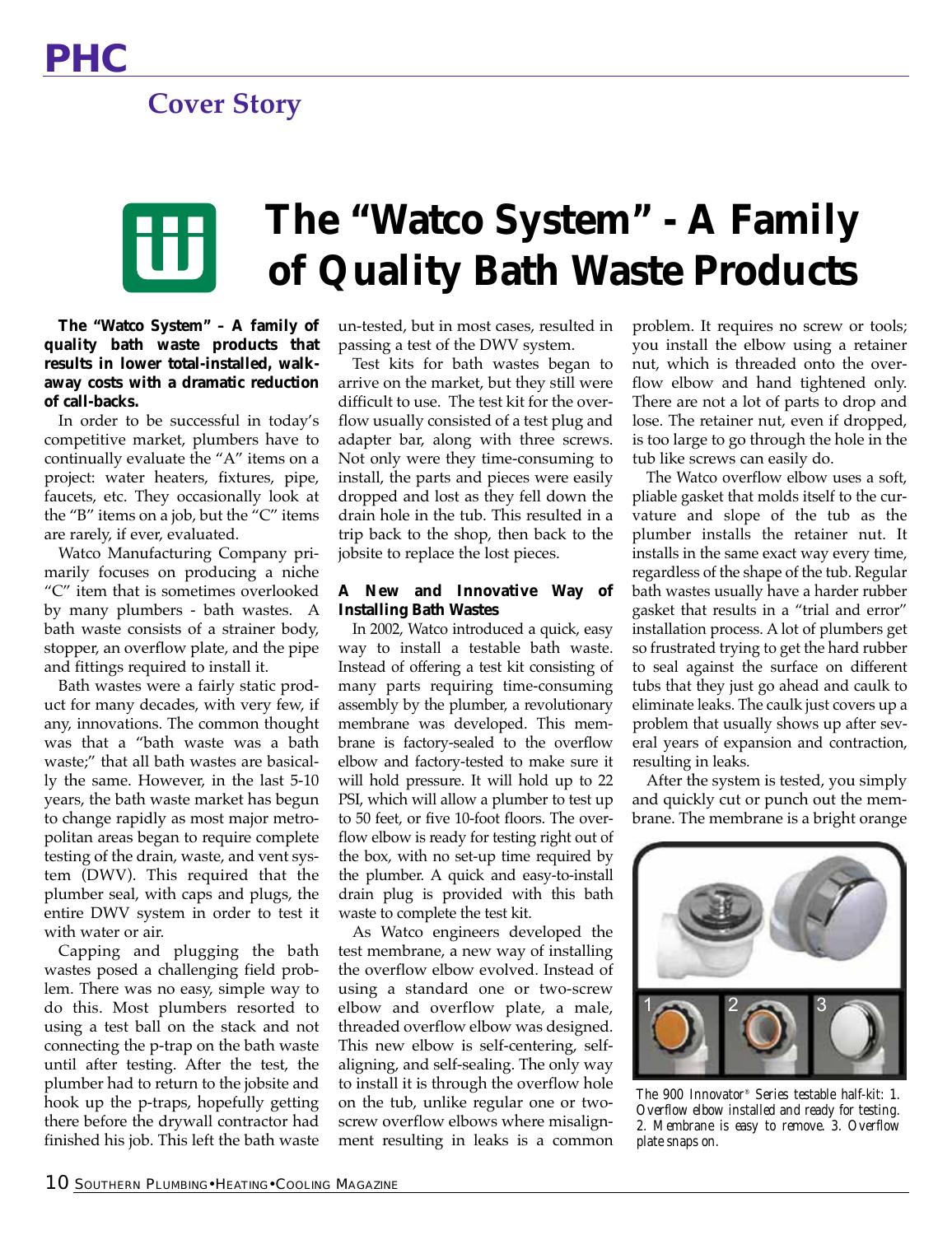### **PHC Cover Story**

color so it is easily noticeable. Once the membrane is removed, the overflow plate just snaps on, no screws to deal with or tools required. It is easy, quick, trouble-free, and simple. Traditional one or two-screw overflow plates can easily be scratched with a screwdriver when installing the screws. This results in the need to replace the overflow plate, which can be very expensive, particularly with special finishes. Screws can be damaged when installing them with powered screwdrivers, which can leave a burr where children can injure themselves. Watco's new snap-on overflow plate eliminates all these potential and costly problems.

This new product from Watco is the 900 Innovator® Series. It has been rapidly accepted by plumbing contractors because of the ease and speed of installation, along with the elimination of almost all field problems associated with installing and testing the bath wastes on a job. The introduction of the 900 Innovator® Series bath waste was the beginning of the development of the "Watco System".

The 900 Innovator® Series is available with the following options:

• Schedule 40 PVC & ABS, Tubular Brass, and Plastic

• Full kits (with the pipe and sanitary tee)

• Half kits (pipe and sanitary tee provided by the plumber).

• Stoppers – Lift & Turn, PUSH PULL®, Foot Actuated , and PRESFLO®

• Finishes - Aged Pewter, Brushed Bronze, Oil-Rubbed Bronze, Wrought Iron, Brushed Chrome, Brushed Nickel, Pearl Nickel, Polished Nickel, Polished Brass, Polished Chrome, White, Bone, and Biscuit.

Watco also provides the option of ordering each unit broken down separately into Rough-In kits and Stopper-



*The complete 900 Innovator*® *Series bath waste.*

Faceplate kits. The Rough-In kits provide everything that the plumber needs to install the basic bath waste and set it up for testing, including the strainer body. The Stopper-Faceplate kits include the stopper and the overflow plate or faceplate. This allows the plumber to keep the trim in his truck or shop until he needs them to trim out the job. This eliminates the problem of having to replace a lost or damaged overflow plate and stopper, which can be quite expensive, especially with special finishes. This also allows the plumber to provide brand new trim to the owner, rather than trim that looks like it has been on a jobsite for six months.

#### **The Watco System Expands**

The tremendous success and acceptance of the 900 Innovator® Series has led to the development of an entire product line based on the Innovator testable concept, the "Watco System." The following products have been introduced over the last few years, enhancing the total installed-cost savings to the plumber:

#### **QuickTrim™ Kits**

A complete standard trim kit includes not only a stopper and overflow plate, but a strainer body. The strainer body is threaded into the drain elbow, and unlike the stopper and overflow plate, it must be installed during the rough-in phase of the job. Tubs are often used as a dumpster on a jobsite. All kinds of liquids are poured into them as a quick waste receptacle. This can damage the finish on the strainer body, requiring it to be replaced.

Most plumbers usually install chrome during the rough-in phase of the job, even if they know the job requires a special finish. Special finishes are expensive to re-purchase, so chrome, which costs much less, is installed. When a homeowner decides to upgrade to a special finish, the plumber has to remove the chrome strainer body and replace it.

Replacing a strainer body poses many problems. First, the threaded joint between the strainer body and the drain elbow has been tested and proven reliable. When you remove the strainer body, you break the seal and lose the integrity of the test. Strainer bodies are metal and have male threads. Most drain elbows are plastic with female threads. When replacing a strainer body, it is very easy to cross-thread, which often results in a leak, possibly requiring cutting through the sheet rock



*Repair a damaged strainer body or upgrade to a special finish in seconds with QuickTrim™.*